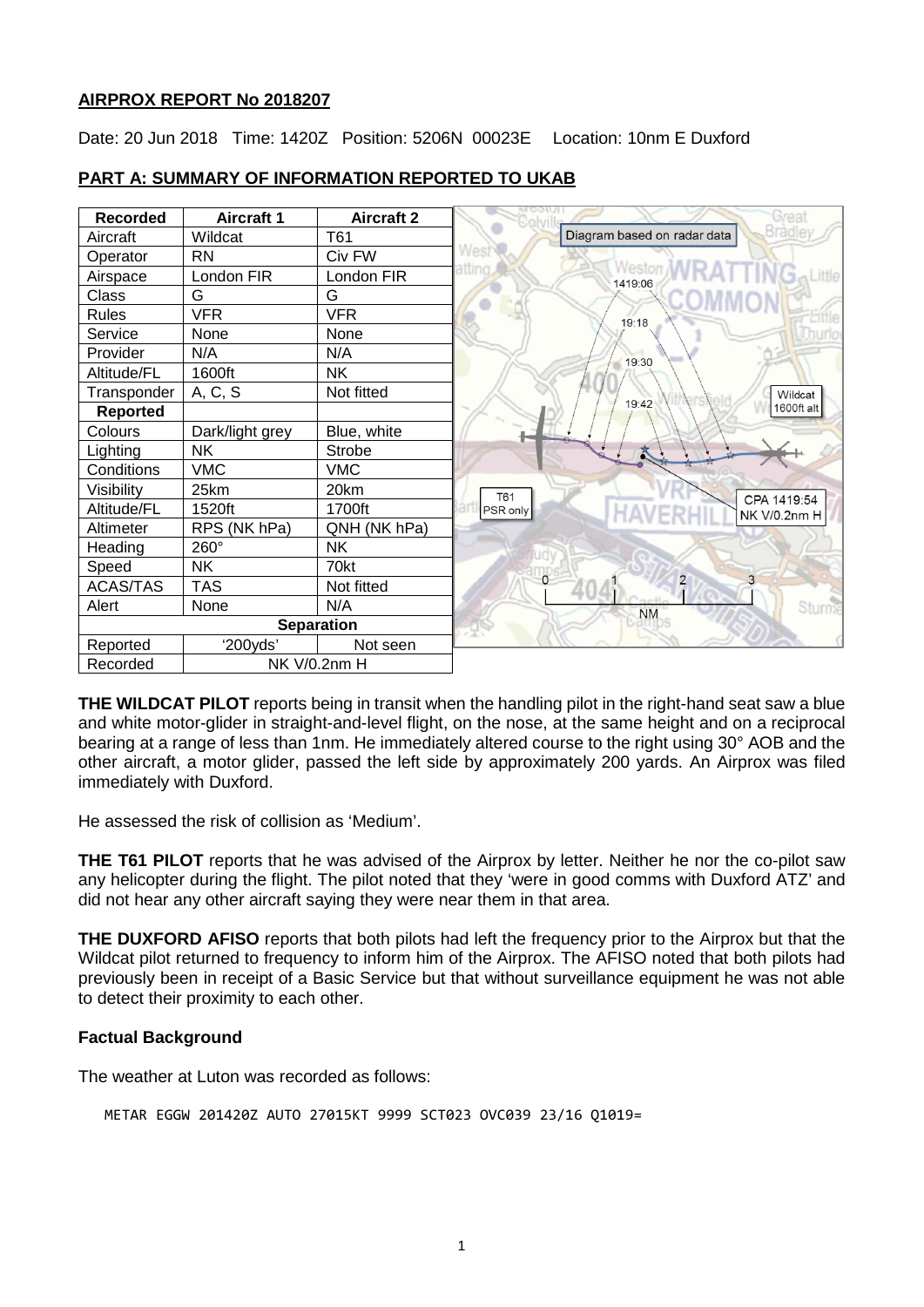### **Analysis and Investigation**

## **UKAB Secretariat**

The Wildcat and T61 pilots shared an equal responsibility for collision avoidance and not to operate in such proximity to other aircraft as to create a collision hazard<sup>[1](#page-1-0)</sup>. If the incident geometry is considered as head-on or nearly so then both pilots were required to turn to the right<sup>[2](#page-1-1)</sup>, which the Wildcat pilot did.

### **The Wildcat Occurrence Investigation**

The Wildcat Occurrence Investigation Narrative Description of Cause stated as follows:

Late spot of conflicting traffic. Notably on the date in question at that time of day the sun would have been on a bearing of approximately 240 Degrees at that location reducing the effectiveness of lookout in the direction the motor-glider was approaching from.

The Investigation also made a recommendation that the cost of FLARM integration be investigated, which was accepted.

### **Comments**

### **Navy HQ**

A limited investigation into the Airprox was conducted due to lack of information from the motor glider pilot. The investigation cited the cause as a late sighting of conflicting traffic, and the outcome as 'actions by the Wildcat aircrew prevented mid-air collision'. The conflicting motor glider did not display on TCAS and a resulting recommendation is to investigate the use of FLARM for Wildcat. Under the circumstances of this Airprox, the aircrew, on sighting the conflicting traffic on a reciprocal heading, followed the rules of the air by altering course to the right and in doing so avoided a further reduced CPA or possible mid-air collision.

#### **Summary**

An Airprox was reported when a Wildcat and a T61 TMG flew into proximity at 1420 on Wednesday 20<sup>th</sup> June 2018. Both pilots were operating under VFR in VMC, neither in receipt of a FIS.

# **PART B: SUMMARY OF THE BOARD'S DISCUSSIONS**

Information available consisted of reports from both pilots, radar photographs/video recordings and a verbal report from the AFISO involved.

The Board members first discussed the degree of service applied to each pilot and noted that there had initially been some confusion as to whether the pilots were in receipt of a Basic Service or not. A subsequent phone call to Duxford ATSU established that both pilots had left the Duxford frequency prior to the Airprox and therefore neither pilot was in receipt of a service at the time. Members felt that the Wildcat pilot had seen the T61 as early as was feasible and that he had taken appropriate action by turning right. It was unfortunate that the neither pilot in the T61 saw the Wildcat, and members noted that this highlighted the imperfect nature of see-and-avoid as a barrier to mid-air collision and were heartened to learn that the use of FLARM on Wildcat was being investigated. Members also commented that both pilots may have been better served by contacting Farnborough LARS North for a service in that area, albeit at the limit of their coverage.

l

<span id="page-1-0"></span><sup>1</sup> SERA.3205 Proximity.

<span id="page-1-1"></span><sup>2</sup> SERA.3210 Right-of-way (c)(1) Approaching head-on. MAA RA 2307 paragraph 13.